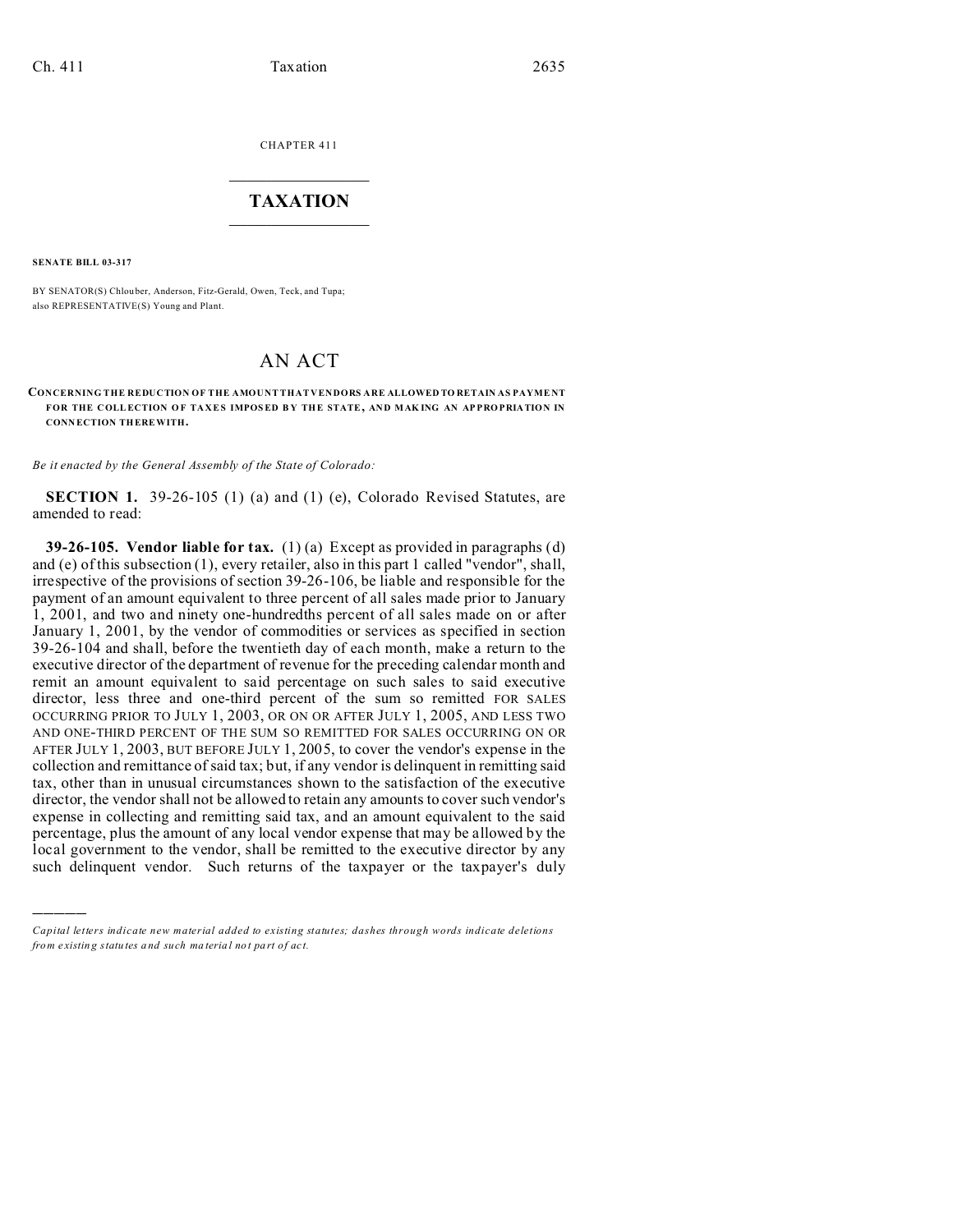2636 Taxation Ch. 411

authorized agent shall contain such information and be made in such manner and upon such forms as the executive director shall prescribe. Any local vendor expense remitted to the executive director shall be deposited to the state general fund.

(e) For any state fiscal year commencing on or after July 1, 2000, every retailer or vendor who sells items upon which a sales tax is imposed at a rate of one one-hundredth of one percent pursuant to section 39-26-106 (3) (a) shall be liable and responsible for the payment of an amount equivalent to the amount of sales tax imposed on such items less three and one-third percent FOR SALES OCCURRING PRIOR TO JULY 1, 2003, OR ON OR AFTER JULY 1, 2005, AND LESS TWO AND ONE-THIRD PERCENT FOR SALES OCCURRING ON OR AFTER JULY 1, 2003, BUT BEFORE JULY 1, 2005.

**SECTION 2.** 39-26-106 (2) (a), Colorado Revised Statutes, is amended to read:

**39-26-106. Schedule of sales tax.** (2) (a) Except as provided in paragraph (b) of this subsection (2), retailers shall add the tax imposed, or the average equivalent thereof, to the sale price or charge, showing such tax as a separate and distinct item, and when added such tax shall constitute a part of such price or charge and shall be a debt from the consumer or user to the retailer until paid and shall be recoverable at law in the same manner as other debts. The retailer shall be entitled, as collecting agent of the state, to apply and credit the amount of the retailer's collections against the rate to be paid by the retailer under the provisions of section 39-26-105, remitting any excess of collections over said rate less the three and one-third percent collection expense allowance FOR SALES OCCURRING PRIOR TO JULY 1, 2003, OR ON OR AFTER JULY 1, 2005, AND LESS TWO AND ONE-THIRD PERCENT COLLECTION EXPENSE ALLOWANCE FOR SALES OCCURRING ON OR AFTER JULY 1, 2003, BUT BEFORE JULY 1, 2005, to the executive director of the department of revenue in the retailer's next monthly sales tax return.

**SECTION 3.** 39-26-123 (2) (a) (I) (B), Colorado Revised Statutes, is amended to read:

**39-26-123. Receipts - disposition.** (2) (a) (I) (B) For purposes of this section, "net revenue" means the gross amount of sales and use tax receipts collected under the provisions of this article, less three and one-third percent of such amount retained by vendors for the collection and remittance of such tax pursuant to section 39-26-105 (1) (a) FOR SALES OCCURRING PRIOR TO JULY 1, 2003, OR ON OR AFTER JULY 1, 2005, AND LESS TWO AND ONE-THIRD PERCENT OF SUCH AMOUNT RETAINED BY VENDORS FOR THE COLLECTION AND REMITTANCE OF SUCH TAX PURSUANT TO SECTION 39-26-105 (1) (a) FOR SALES OCCURRING ON OR AFTER JULY 1, 2003, BUT BEFORE JULY 1, 2005.

**SECTION 4.** 39-28-104 (1), Colorado Revised Statutes, is amended to read:

**39-28-104. Evidence of payment of tax - credits - redemptions.** (1) Payment of the tax imposed by the provisions of this article shall be evidenced by the affixing of stamps to, or by an imprint or impression by suitable metering machines approved by the department on, packages containing cigarettes. The department shall procure stamps of such design and legend as it deems necessary and suitable for the purpose. The department shall sell such stamps for cash to licensed wholesalers at a discount